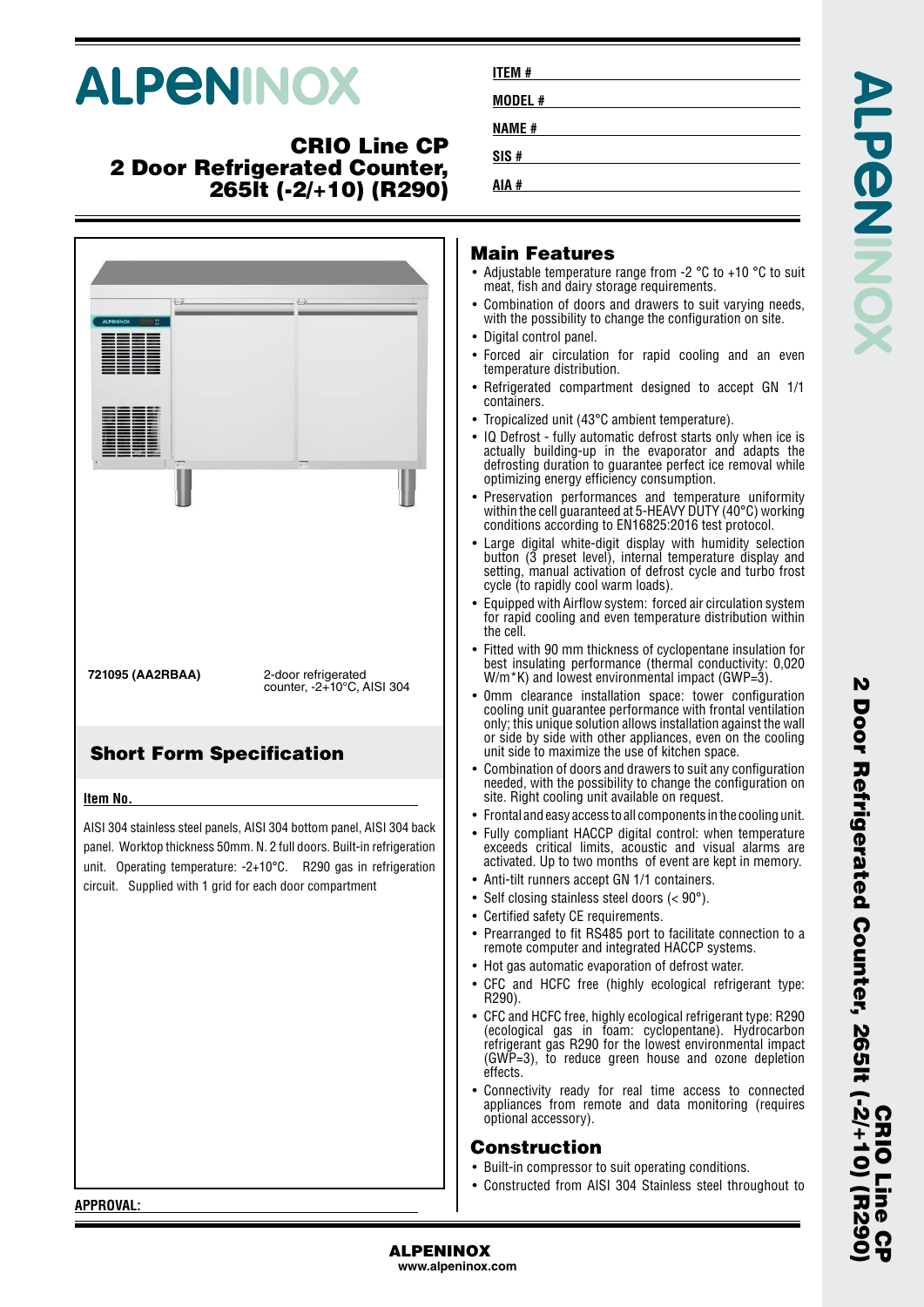## **ALPENINOX**

## **CRIO Line CP 2 Door Refrigerated Counter, 265lt (-2/+10) (R290)**

meet the highest hygiene standards.

- Rounded internal corners for ease of cleaning.
- • Mounted on Stainless steel adjustable legs to give 150 mm clearance for ease of cleaning.
- Access to all components from the front.
- Developed and produced in ISO 9001 and ISO 14001 certified factory.
- Pre-arranged for drain-pipe.
- Extractable cooling unit to facilitate maintenance.
- Fault code display.
- Interior base with rounded corners, pressed from a single sheet.
- Internal and external doors, front and side panels and removable worktop in AISI 304 Stainless steel.
- Worktop in AISI 304 Stainless steel with a 50 mm profile.
- Built-in refrigeration unit.
- Anti-drip profile on stainless steel worktop edge.
- Removable triple-chamber balloon magnetic gasket to improve insulation and reduce energy consumption and ease of cleaning.
- 2 compartments with 2 doors.
- If needed, working top can be removed for easier handling during installation (in case of narrow doors).
- Mounted on stainless steel feet to give 150 mm (-5/+50 mm) clearance for ease of cleaning the floor.
- Ease of cleaning and high hygiene standards thanks to the rounded internal corners, the easily removable runners, grids and air conveyors.
- Internal structure with 15 charging positions (3 cm pitch) available to host GN 1/1 grids, ensuring higher net capacity and a greater storage space.
- IP21 protection index.

#### **Included Accessories**

• 2 of Kit 1/1GN gray rilsan grid and 2 side runners for refrigerated counters PNC 881109

#### **Optional Accessories**

| • Kit integrated HACCP for digital<br>refrigerators (IR33)                              | PNC 880252        | ר |
|-----------------------------------------------------------------------------------------|-------------------|---|
| • 1/1 GN gray rilsan grid for refrigerated<br>counters                                  | <b>PNC 881107</b> | ∩ |
| • 2 side runners for 1/1GN refrigerated<br>counters                                     | PNC 881108        | ∩ |
| • Kit 1/1GN gray rilsan grid and 2 side<br>runners for refrigerated counters            | PNC 881109        | ∩ |
| • 1/1GN plastic container, h65mm                                                        | PNC 881110        | ❏ |
| 1/1GN plastic container, h100mm                                                         | PNC 881111        | ❏ |
| $\bullet$ 1/1GN plastic container, h150mm                                               | PNC 881112        | ❏ |
| • Worktop for refrigerated Crio Line CP and<br>SB counters - 2 compartments             | PNC 881124        | ◻ |
| • Worktop and upstand for refrigerated Crio<br>Line CP and SB counters - 2 compartments | <b>PNC 881127</b> | ∩ |
| • 2-drawer kit refrigerated counters                                                    | <b>PNC 881179</b> | ∩ |
| $\bullet$ 3x1/3-drawer kit for refrigerated counters                                    | PNC 881186        | ❏ |
| $\bullet$ 1/3 and 2/3 bottle drawer kit for<br>refrigerated counters                    | PNC 881187        | ◻ |
| • Kit 4 wheels, h100mm (2 with brakes) for<br>refrigerated counters                     | PNC 881191        | ❏ |
| • Kit 4 wheels, h150mm (2 with brakes) for<br>2&3 compartment refrigerated counters     | PNC 881193        | ❏ |
| • Lock for refrigerator/freezer counters with 2 PNC 881245                              |                   | ❏ |

compartments - h650mm



The company reserves the right to make modifications to the products without prior notice. All information correct at time of printing.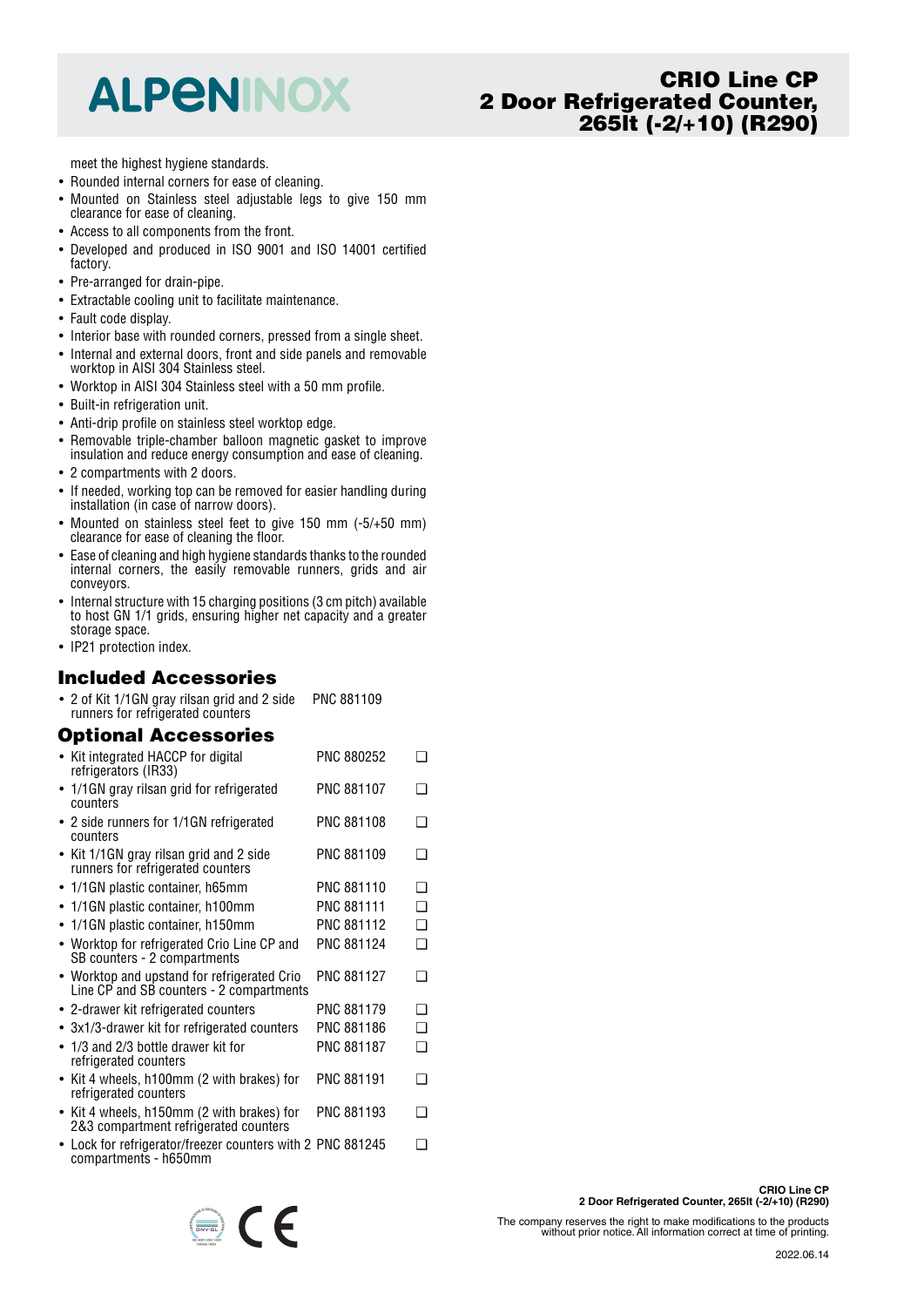# **ALPENINOX**





#### $EI =$  Electrical inlet (power)

334 841 66



## **CRIO Line CP 2 Door Refrigerated Counter, 265lt (-2/+10) (R290)**

## 50 **Electric**

 $\overline{1}$ 

<u>155</u>

- 1

 $\overline{1}$ 

13

13

l -

| Supply voltage:        |                      |
|------------------------|----------------------|
| 721095 (AA2RBAA)       | 220-240 V/1 ph/50 Hz |
| Electrical power max.: | 0.22 kW              |
|                        |                      |

## Key Information:

| <b>Net Volume:</b>                                | 163.6 lt          |  |  |
|---------------------------------------------------|-------------------|--|--|
| Door hinges:                                      | 1 Left+1 Right    |  |  |
| <b>Built-in Compressor and Refrigeration Unit</b> |                   |  |  |
| <b>External dimensions, Width:</b>                | 1245 mm           |  |  |
| <b>External dimensions, Depth:</b>                | 700 mm            |  |  |
| <b>External dimensions, Depth with</b>            |                   |  |  |
| <b>Doors Open:</b>                                | $1110 \text{ mm}$ |  |  |
| <b>External dimensions, Height:</b>               | 850 mm            |  |  |
| Depth with doors open:                            | 1110 mm           |  |  |
|                                                   |                   |  |  |

## 700 **Refrigeration Data**

| <b>Control type:</b>                                      | Digital   |
|-----------------------------------------------------------|-----------|
| <b>Compressor power:</b>                                  | $0.25$ hp |
| <b>Refrigerant type:</b>                                  | R290      |
| <b>GWP Index:</b>                                         | 1300      |
| <b>Refrigeration power:</b>                               | 358 W     |
| <b>Refrigeration power at</b><br>evaporation temperature: | -10 °C    |
| Refrigerant weight:                                       | 50 g      |
| Min/Max internal humidity:                                | 40/85     |
| Operating temperature min.:                               | -2 °C     |
| Operating temperature max.:                               | 10 °C     |
|                                                           |           |

#### 695 **Product Information (EU Regulation 2015/1094)**

| <b>Energy Class:</b>                    | А                      |
|-----------------------------------------|------------------------|
| Yearly and daily energy<br>consumption: | 400kWh/year - 1kWh/24h |
| <b>Climate class:</b>                   | Heavy Duty (5)         |
| <b>Energy Efficiency Index (EEI):</b>   | 18.12                  |

**CRIO Line CP 2 Door Refrigerated Counter, 265lt (-2/+10) (R290)**

The company reserves the right to make modifications to the products without prior notice. All information correct at time of printing.